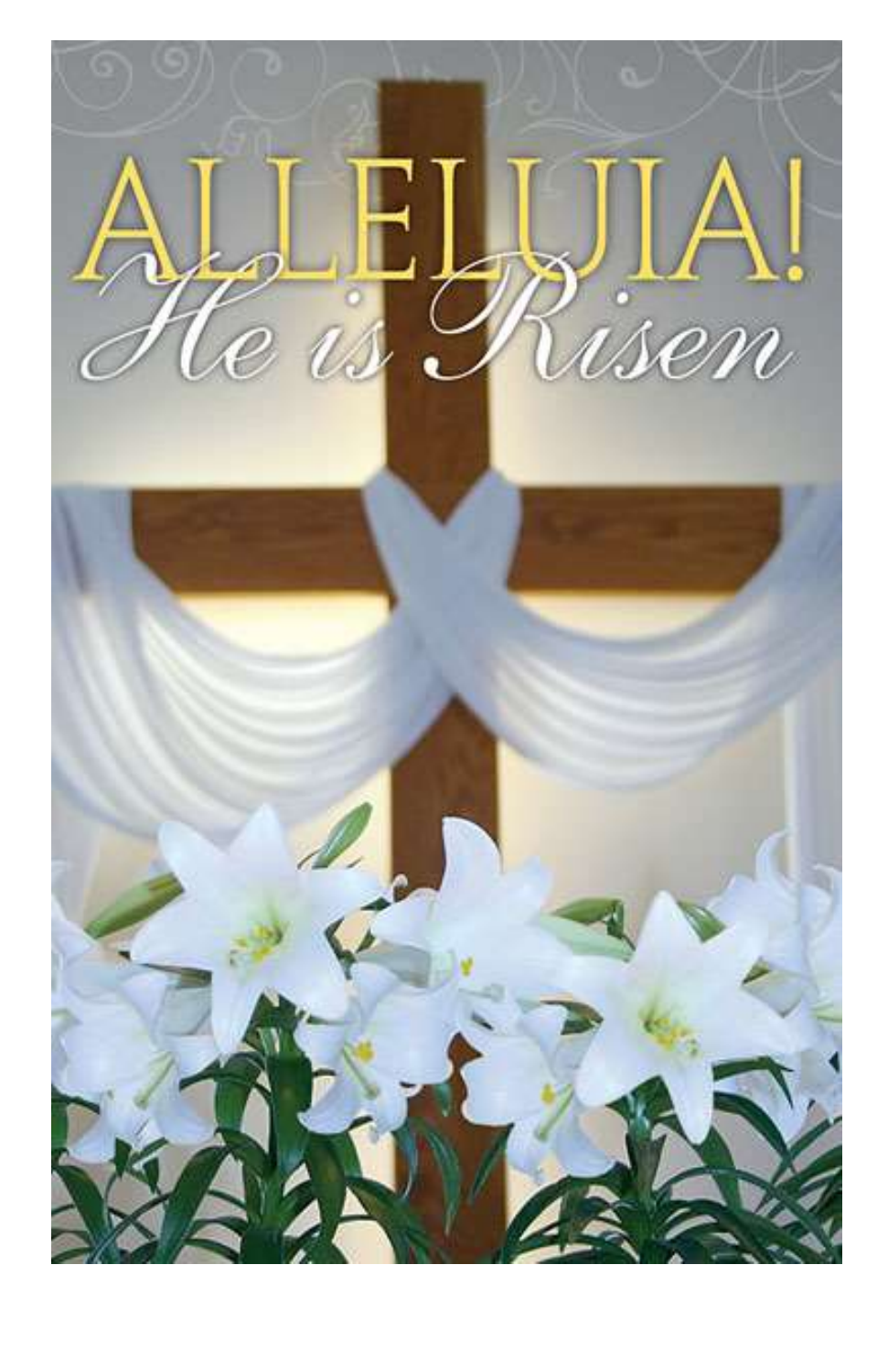### **ST. JAMES OF NISIBIS ARMENIAN CHURCH** ՍԲ. ՅԱԿՈԲ ՄԾԲՆԱՑԻ ՀԱՅՐԱՊԵՏ ՀԱՅԱՍՏԱՆԵԱՅՑ ԱՌԱՔԵԼԱԿԱՆ ԵԿԵՂԵՑԻ

Rev. Father Hovhan Khoja-Eynatyan, Pastor Deacon Larry Farsakian, Sacristan 816 Clark Street, Evanston, IL 60201 Tel: 847-864-6263, e-mail: office@stjamesevanston.org [www.stjamesevanston.org](http://www.stjamesevanston.org/)

### **SATURDAY, APRIL 11, 2020**

| Evening Service (livestream) | $5:00 \text{ PM}$                       |
|------------------------------|-----------------------------------------|
| Holy Badarak                 | $6:00 \text{ PM}$                       |
| <b>Bible Readings</b>        | 1 Corinthians. 15:1-11; Matthew 28:1-20 |

### **SUNDAY, APRIL 12, 2020**

| Morning Service (livestream)                      |                |  | 8:00 AM     |
|---------------------------------------------------|----------------|--|-------------|
| Holy Badarak at St. Vartan Cathedral (livestream) |                |  | 9:30 AM     |
| Celebrant Bishop Daniel                           |                |  |             |
| <b>Bible Readings</b>                             | Acts $1:15-26$ |  | Mark 16:2-8 |

### ՇԱԲԱԹ, ԱՊՐԻԼ 11, 2020

| Երեկոյան Ժամերգութիւն ( <i>ուղիղ հեռարձակում</i> ) |                             | 5:00                              |
|----------------------------------------------------|-----------------------------|-----------------------------------|
| Uning Tuununung                                    |                             | 6:00                              |
| Ընթերցումներ                                       |                             | Ա Կորնթ. 15:1-11; Մատթէոս 28:1-20 |
| ԿԻՐԱԿԻ, ԱՊՐԻԼ 12, 2020                             |                             |                                   |
| Ununountuuu Juuu (ninhy htanunaulynui)             |                             | 8:00                              |
| Soնական Պատարագ                                    |                             |                                   |
| Մբ. Վարդան Մայր Տաճարին մէջ                        |                             | 9:30                              |
| $(n\nu n/n)$ http://aulnuthum.com/                 |                             |                                   |
| Ընթերցումներ                                       | Գործք 1:15-26 Մարկոս 16:2-8 |                                   |

### **Phuunu 3untuu h Utabing:** Onhūtuu t 3wnnLphLuū Pnhumnuh:

*Kreesdos Haryav Ee Merelotz. Orhnyal eh Harootiunun Kreesdosee.*

**CHRIST IS RISEN FROM THE DEAD! BLESSED IS THE RESURRECTION OF CHRIST!**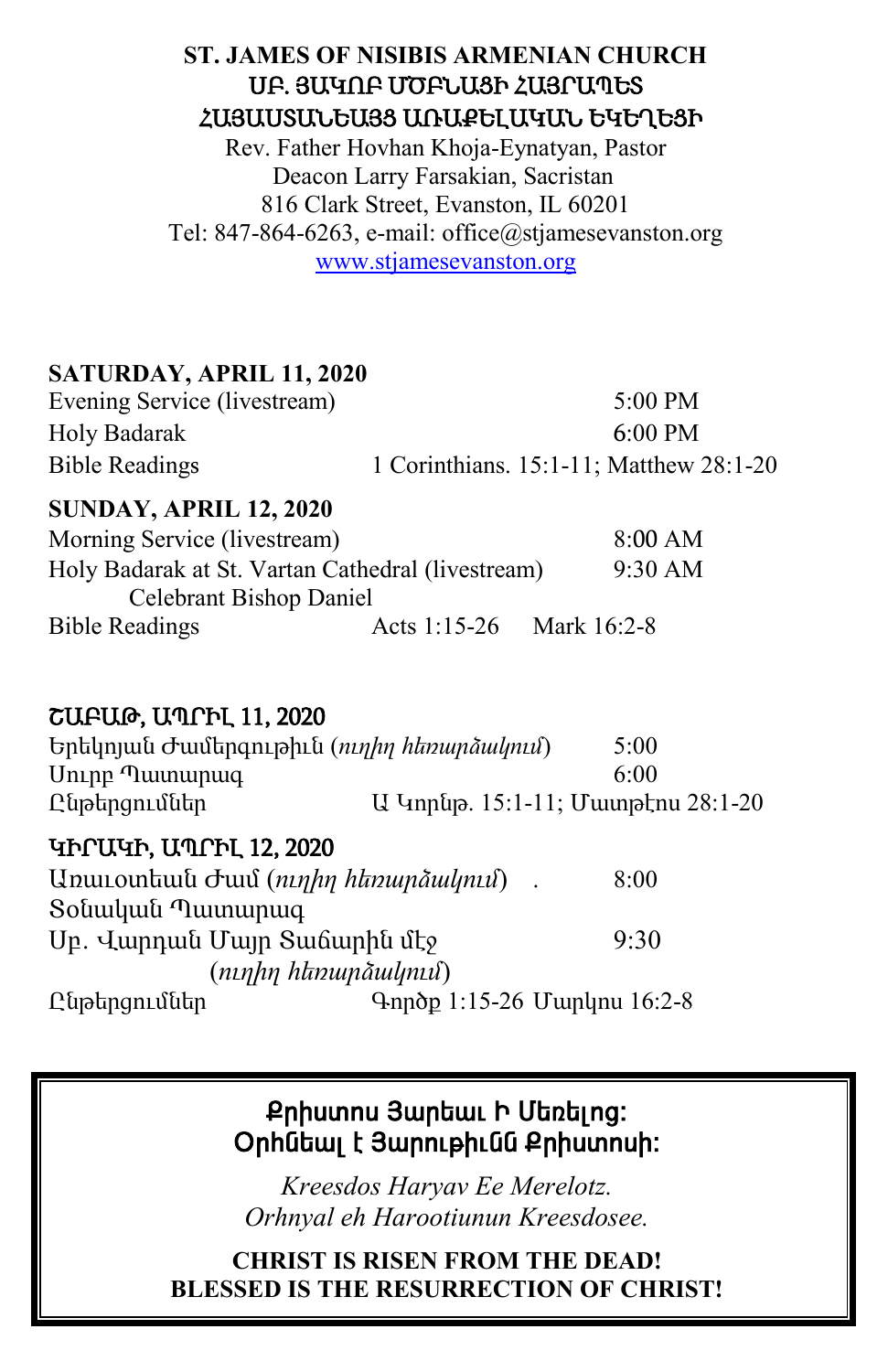#### **THE SEASON OF EASTER**

The season of Easter in the Armenian Church lasts for forty days to the Feast of Ascension, which this year is observed on May 5. It is not one day, but forty, filled with joy and gladness, with Alleluias for the Risen Lord who is with us now. The faithful of the Armenian Church greet each other with *Krisdos Haryav ee Merelotz* - **Christ is Risen from the Dead**: and answer with *Ohrnyal eh Haroutiunun Krisdosee* - **Blessed is the Resurrection of Christ**. May these words coming from our lips also radiate in our hearts.

#### **NAME DAY CELEBRATION**

Whenever you know a friend or loved one whose Name Day/Feast Day is soon to be celebrated, honor the person by presenting them with a lit candle saying, "*Anoonovut abrees*" or "*Anoonovut dzeranas*" ("May you grow old with your name"). Or you can simply say, "Happy Name Day!"

NAME DAY celebrated this week: *Haroutoun, Harout, Artin, Zadig, Anastasia*

### **PLEASE PRAY FOR OUR SICK**

Alexander Adajian Saro Anbarchian Andre, Servant of God Naringul Caliscan Carolyn Conger Veronica Dadourian Sam Davidson Seda Dilanjian Rick Gergerian Vartges Goorji

- Hoyle Green Michael Green Nargez Hamayak Fred Harburg Robert Lapointe Cassandra Mitchell Varvara Movsesyan Joy Nazarian Shirley Omartian Dn. Hagop Papazian
- Nanci Perkhaus Sofia Petrosyan Antony Puckett Virgie Jandegian Saskowski Surpik Simon Vigen Ter-Avakian Milan Thakkar Terre Tuzzolino Kary Valenziano Carla Ziegler

*If you know of anyone that needs our special prayers, please call the church office (847) 864-6263 or Der Hovhan (847) 644-7389 so that their names can be included on this list or if a name should be removed.*

#### **ANDASTAN**

The Blessing of the Four Corners of the World will take place today in all of our Armenian Churches. The ancient ritual invokes the Blessing of Christ's Resurrection upon the whole world. Let us pray for peace everywhere, for the people in Armenia and Artsakh (Karabagh), in the Holy City of Jerusalem, in the Middle East, especially for our Armenian sisters and brothers in Syria, for the people of Darfur, in the Sudan and for all those countries where the pains of war exist, that all men and women may enjoy the fruits of their honest labor in societies based upon justice and brotherhood.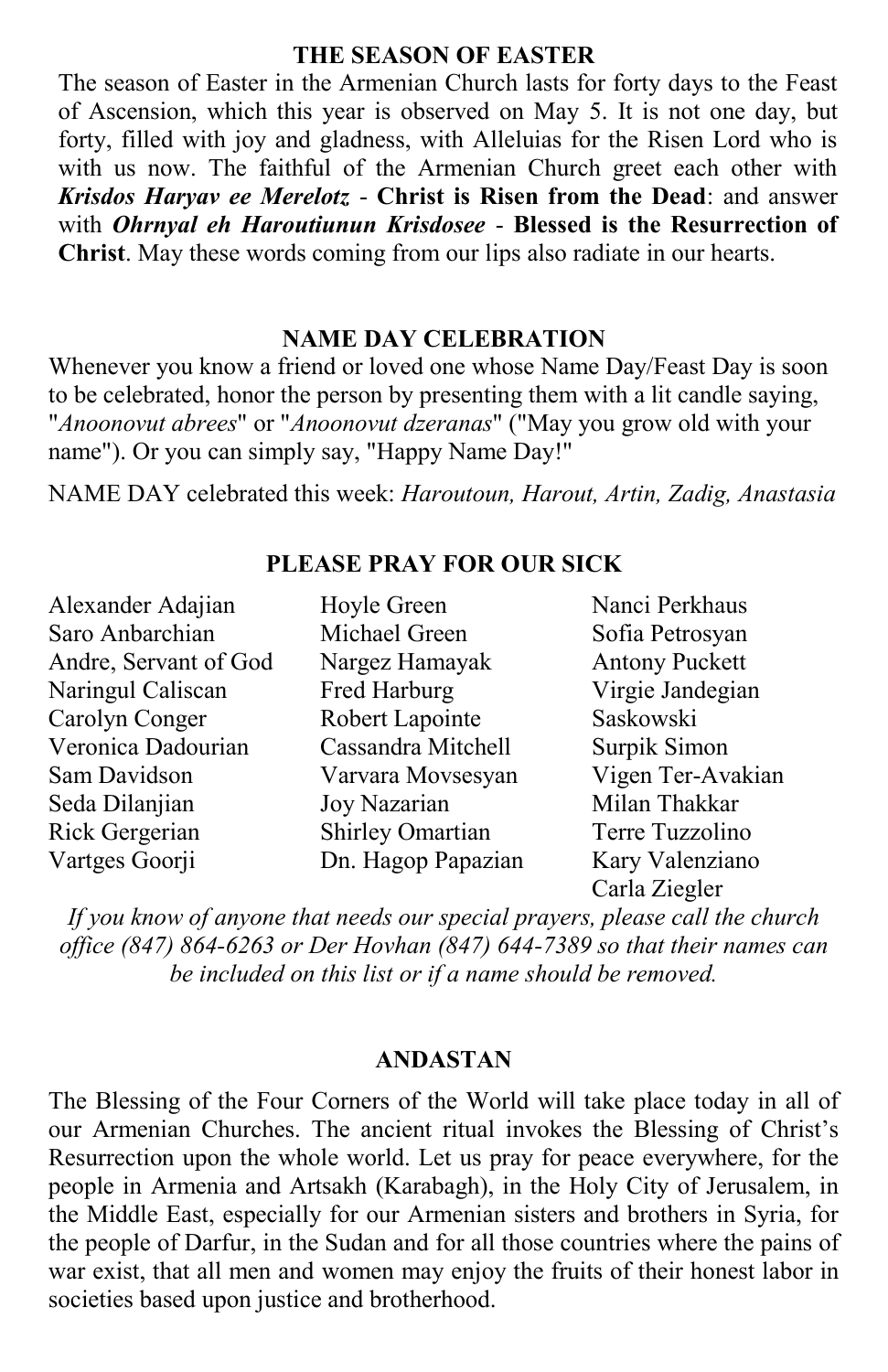### *MERELOTZ* **– DAY OF REMEMBRANCE**

It is a solemn tradition that on the day following the 5 major feast days of the Armenian Church, a day is observed in memory of those who have passed away, and are asleep in Jesus Christ. On this day, the faithful will visit the gravesides of their dearly departed, and the priest will offer requiem prayers for their souls. According to tradition, a special Divine Liturgy is also held on these days, when the faithful can remember the names of all of the faithful for whom we pray for eternal life. These Divine Liturgies are not typically celebrated in the Diaspora, because of people's work schedules, but the faithful are invited to offer the names of the faithful to be prayed for during the Divine Liturgy celebrated the following Sunday.

If you would like to observe this tradition on the Sunday following a major feast day, which includes Christmas, Easter, Feast of the Transfiguration, Assumption of the Holy Virgin Mary, and the Exaltation of the Holy Cross, please contact the Church Office or Der Hovhan. The next *Hokehankisd* will be offered on April 19.

### ՃԱՇՈՒ ՇԱՐԱԿԱՆ Հարեաւ Քրիստոս

Հարեաւ Քրիստոս ի մեռելոց, Ալէլուիա: Եկայք ժողովուրդքերգեցէք Տեառն Ալէլուիա: Յարուցելոյն ի մեռելոց, Ալէլուիա: Որ զաշխարհս լուսաւորեաց: Ալէլուիա:

### **MIDDAY HYMN Christ is Risen from the Dead!**

Christ is risen from the dead! Alleluia! Come ye peoples, sing to the Lord: Alleluia! To Him who is risen from the dead, alleluia! To Him who has enlightened the world, alleluia!

*(translated by Tiran Abp. Nersoyan)*

### **INTROIT FOR EASTER AND EASTERTIDE**

*Kreesdos haryav ee merelotz* **(**Քրիստոս յարեաւ ի մեռելոց**)**

*Քրիստոս յարեաւ ի մեռելոց, մահուամբ ըզ մահ կոխեաց. եւ յարութեամբըն իւրով մեզ ըզկեանըս պարգեւեաց. Նըմա փառք յաւիտեանս. ամէն:*

*Kreesdos haryav ee merelotz, mahvamp uzmah gokhyats yev harootyampun yoorov mez uzgyanus barkevyats. Numa park haveedyans. Amen.*

Christ is risen from the dead! By his death he has trampled on death and by his resurrection he has granted us life. To Him be glory forever. Amen.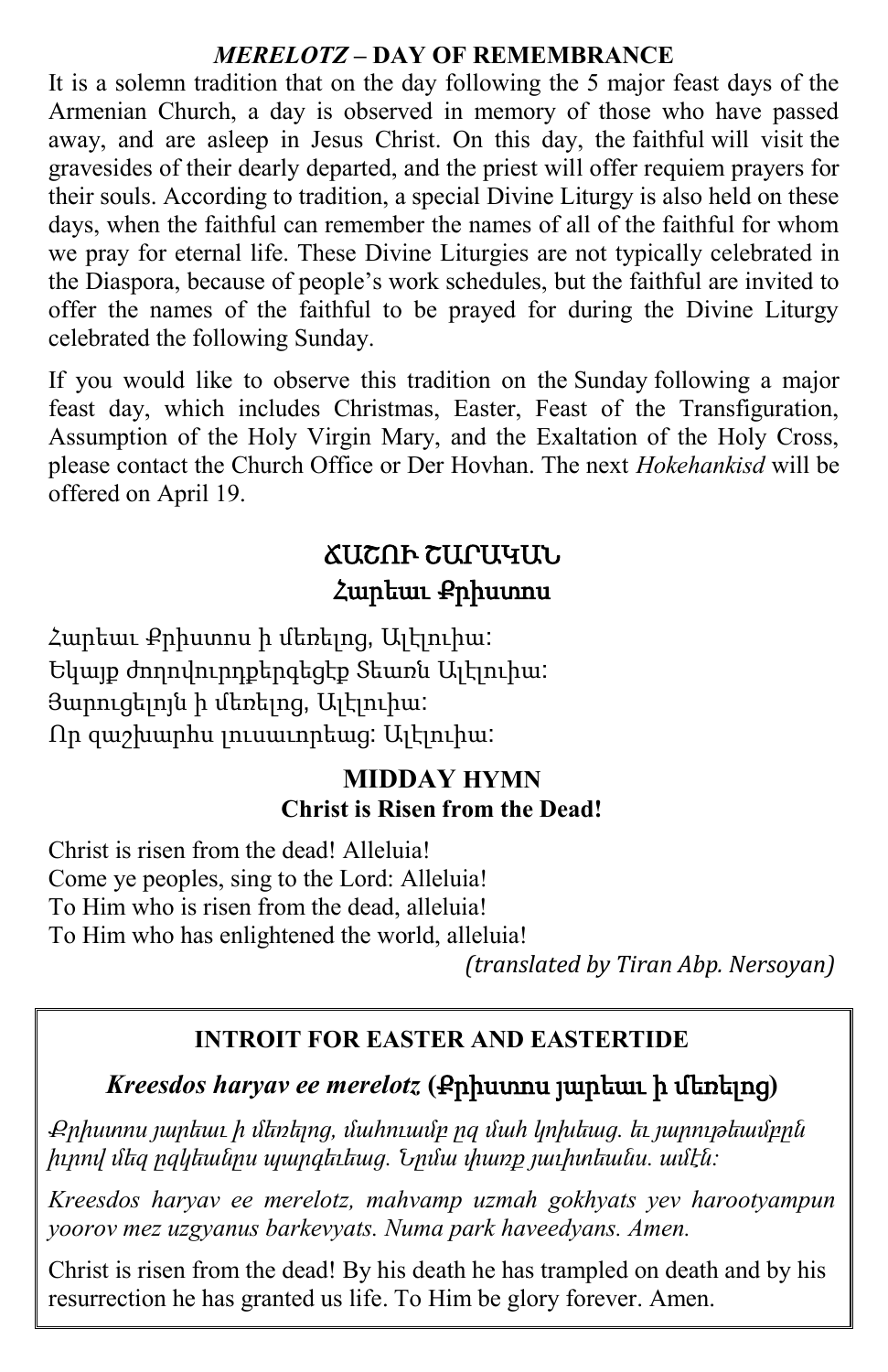### **EASTER** *YUGHAKIN*



"It is indeed a deeply inspiring and meaningful week ahead of us as we enter into Paschal Mystery of the Holy Week, the peak of our Liturgical year. In this particularly unusual time, we write to share with you the schedule for livestreamed services for Holy Week and to convey to you the opportunity to send a *Yughakin* offering and renew your membership in our church."

#### **GIFT OF LOVE**

In this Holy Season of Easter it has become a tradition in our church to donate our Easter *Yughakins* as a gift of love in memory or in honor of our loved ones. Yughakin tradition is an ancient custom, which goes back to the Old Testament times. The faithful would bring oil to the temple of God so that its servants would have enough to eat. Later on this custom entered into the Christian religion when oil was brought to Church by believers in order to illuminate it by

lighting the lamps in the Church.

Today, *Yughakin* is simply the price or the value of oil donated to the Church. *Yughakin* in Armenian means "price of oil." In our church, today, we of course do not burn oil in order to illuminate the sanctuary, but we use electricity, gas and other operating expenses. Let us continue the custom of *Yughakin* to keep the lights of St. James always burning!

The Yughakin form and the enclosed Offering Envelope are for your convenience.



**UPDATE YOU CONTACT INFORMATION**

We are updating our contact lists and need your assistance. Please complete the online form (can be accessed through our website [www.sjamesevanston.org.](http://www.sjamesevanston.org/) Please complete the form even if you previously provided this information as it will help us consolidate the various lists that are maintained and improve overall communication to you about Church services, ministries, and activities. This information will be kept confidential and will not be shared.

Should you have any questions, please contact the Church office at [office@stjamesevanston.org.](mailto:office@stjamesevanston.org)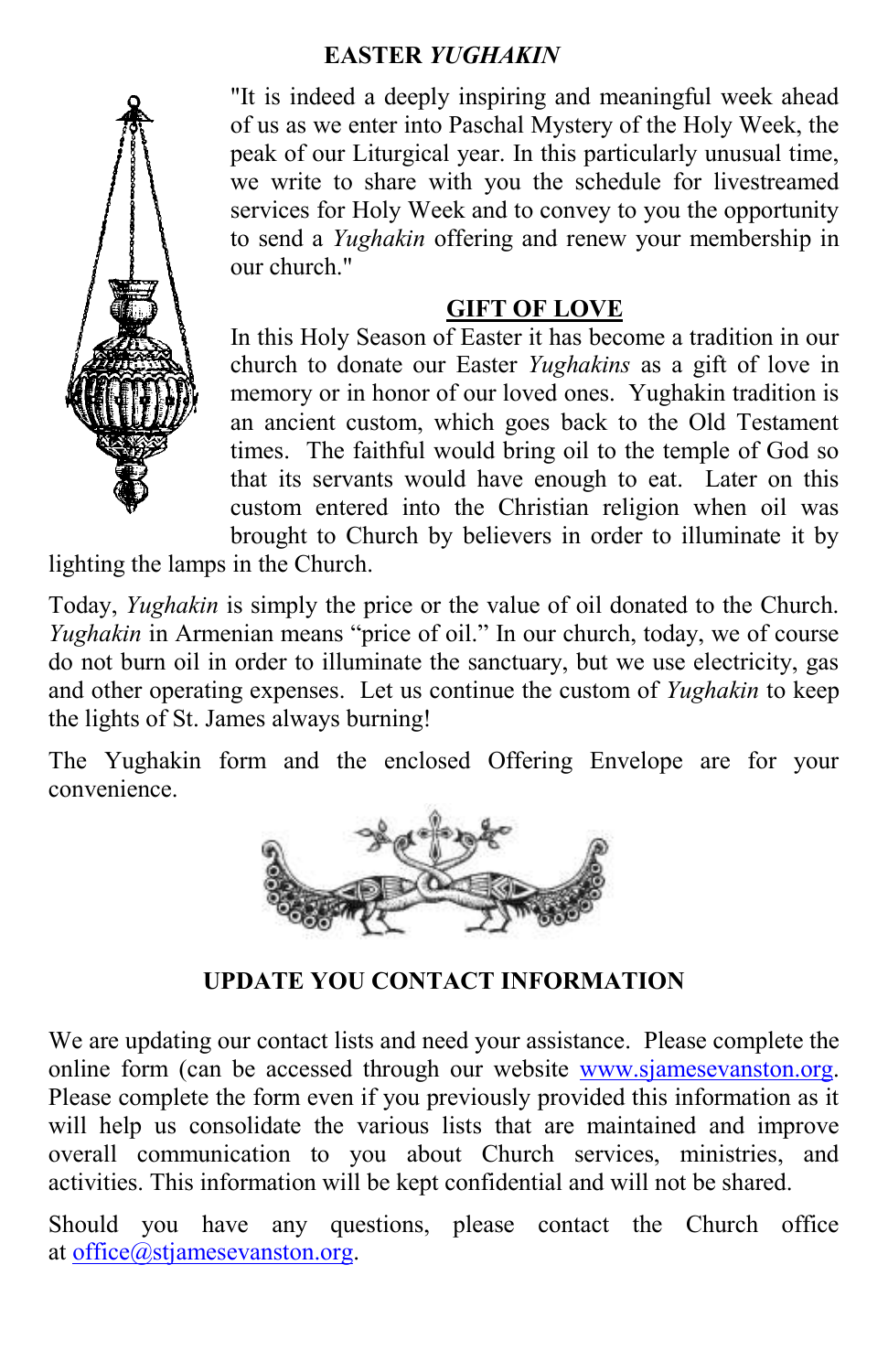## **SCRIPTURE READINGS**

### SATURDAY, April 11, 2020

### **Ա Կորնթացիներուն 15:1-11**

 $1$ Եղբայրնե՛ր, կը գիտցնեմ ձեզի այն աւետարանը՝ որ քարոզեցի ձեզի, ու դուք ալ ընդունեցիք եւ անոր մէջ հաստատ կը կենաք: [2](http://biblehub.com/1_corinthians/15-2.htm)Անով նաեւ կը փրկուիք, եթէ յիշողութեան մէջ պահէք ինչ որ աւետեցի ձեզի. այլապէս՝ զուր տեղը հաւատացած կ՚ըլլաք: [3](http://biblehub.com/1_corinthians/15-3.htm)Որովհետեւ նախ աւանդեցի ձեզի այն՝ որ ես ալ ընդունեցի, թէ Քրիստոս մեռաւ մեր մեղքերուն համար՝ Գիրքերուն համաձայն, [4](http://biblehub.com/1_corinthians/15-4.htm)թաղուեցաւ, յարութիւն առաւ երրորդ օրը՝ Գիրքերուն համաձայն, [5](http://biblehub.com/1_corinthians/15-5.htm)ու երեւցաւ Կեփասի, ապա տասներկուքին: [6](http://biblehub.com/1_corinthians/15-6.htm)Յետոյ միաժամանակ երեւցաւ հինգ հարիւրէ աւելի եղբայրներու, որոնց մեծ մասը կը մնայ մինչեւ այժմ, իսկ ոմանք ալ ննջեցին: [7](http://biblehub.com/1_corinthians/15-7.htm)Ապա երեւցաւ Յակոբոսի, յետոյ՝ բոլոր առաքեալներուն: [8](http://biblehub.com/1_corinthians/15-8.htm)Բոլորէն ետք՝ երեւցաւ նաեւ ինծի, որպէս թէ վիժածի մը: [9](http://biblehub.com/1_corinthians/15-9.htm)Որովհետեւ ես առաքեալներուն փոքրագոյնն եմ, եւ արժանի ալ չեմ առաքեալ կոչուելու, քանի որ հալածեցի Աստուծոյ եկեղեցին: [10](http://biblehub.com/1_corinthians/15-10.htm)Բայց Աստուծոյ շնորհքո՛վն եմ՝ ինչ որ եմ: Եւ անոր շնորհքը՝ որ իմ վրաս է, ընդունայն չեղաւ. հապա ես անոնց բոլորէն շա՛տ աւելի աշխատեցայ. uակայն ո՛չ թէ ես, հապա Աստուծոյ շնորհքը՝ որ ինծի հետ էր։  $11$ Ուստի՝ թէ՛ ես, թէ՛ անոնք ա՛յսպէս կը քարոզենք, ու դուք ա՛յսպէս հաւատացիք:

### **Մատթէոս 28:1-20**

[1](http://biblehub.com/matthew/28-1.htm)Շաբաթ գիշերը, երբ Մէկշաբթին կը լուսնար, Մարիամ Մագդաղենացին ու միւս Մարիամը եկան՝ տեսնելու գերեզմանը: [2](http://biblehub.com/matthew/28-2.htm)Եւ ահա՛ հզօր երկրաշարժ մը եղաւ, որովհետեւ Տէրոջ հրեշտակը երկինքէն իջնելով՝ եկաւ, դռնէն մէկդի գլորեց քարը ու նստաւ անոր վրայ: [3](http://biblehub.com/matthew/28-3.htm)Անոր տեսքը փայլակի պէս էր, եւ անոր հագուստը՝ ձիւնի պէս ճերմակ: [4](http://biblehub.com/matthew/28-4.htm)Անոր վախէն՝ պահակները ցնցուեցան ու մեռելի պէս եղան: [5](http://biblehub.com/matthew/28-5.htm)Հրեշտակը ըսաւ կիներուն. «Դուք մի՛ վախնաք, քանի որ գիտեմ թէ կը փնտռէք Յիսուսը՝ որ խաչուեցաւ: [6](http://biblehub.com/matthew/28-6.htm)Ան հոս չէ, որովհետեւ յարութիւն առաւ (ինչպէս ըսած էր): Եկէ՛ք, տեսէ՛ք այն տեղը՝ ուր Տէրը դրուած էր: [7](http://biblehub.com/matthew/28-7.htm)Յետոյ շուտո՛վ գացէք, ըսէ՛ք անոր աշակերտներուն. "Ան մեռելներէն յարութիւն առաւ, ու ձեր առջեւէն կ՚երթայ Գալիլեա. հո՛ն պիտի տեսնէք զայն": Ահա՛ ըսի ձեզի»: [8](http://biblehub.com/matthew/28-8.htm)Անոնք ալ շուտով դուրս ելան գերեզմանէն, վախով եւ մեծ ուրախութեամբ, ու վազեցին պատմելու աշակերտներուն: [9](http://biblehub.com/matthew/28-9.htm)Երբ կ՚երթային՝ պատմելու անոր աշակերտներուն, Յիսուս դիմաւորեց զանոնք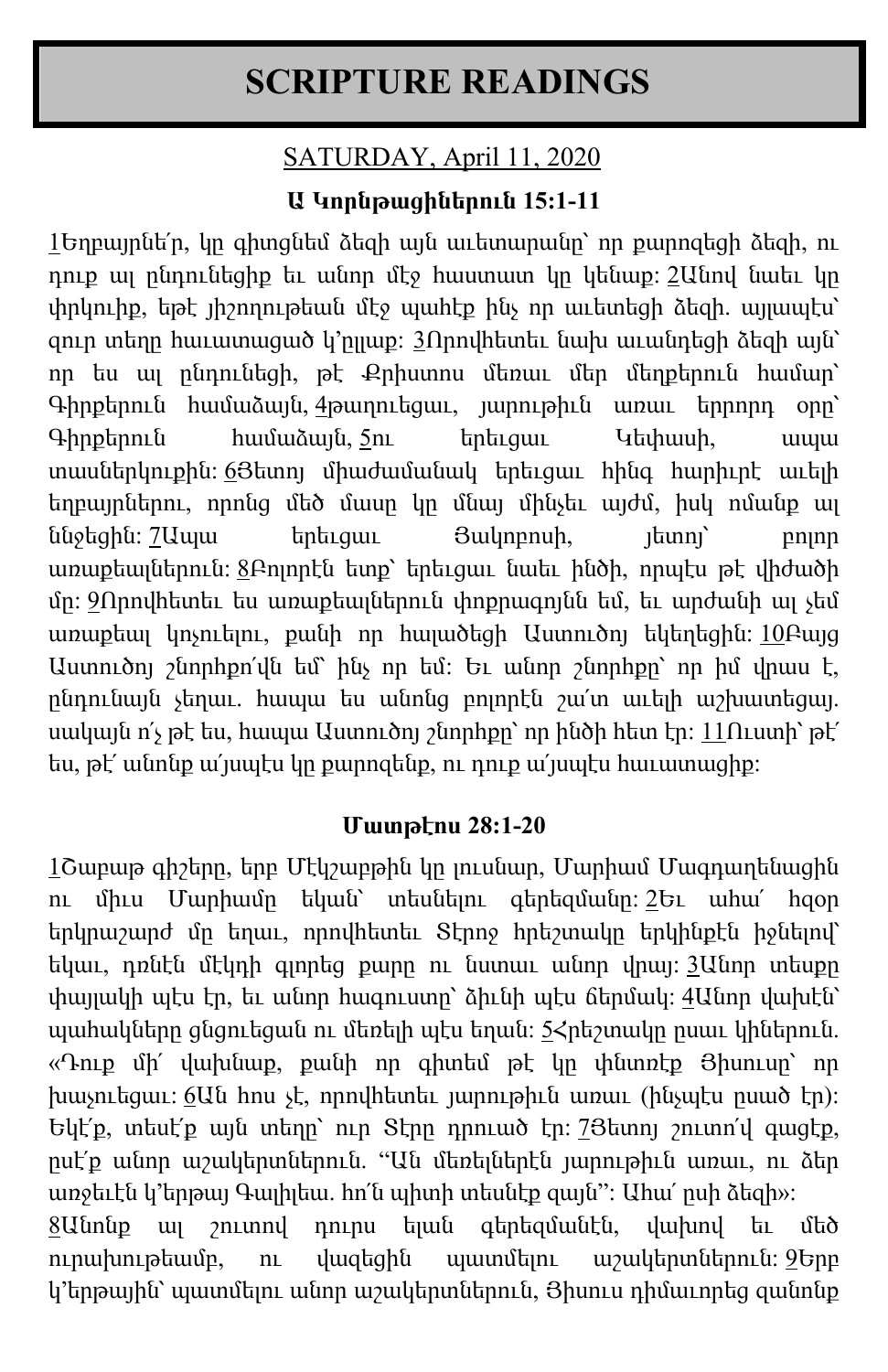եւ ըսաւ. «Ողջո՜յն»: Անոնք ալ մօտենալով՝ բռնեցին անոր ոտքերը ու երկրպագեցին անոր: [10](http://biblehub.com/matthew/28-10.htm)Այն ատեն Յիսուս ըսաւ անոնց. «Մի՛ վախնաք, գացէ՛ք՝ լո՛ւր տուէք իմ եղբայրներուս որ երթան Գալիլեա: Հո՛ն պիտի տեսնեն զիս»: [11](http://biblehub.com/matthew/28-11.htm)Երբ անոնք կ՚երթային, պահակազօրքէն ոմանք գացին քաղաքը եւ պատմեցին քահանայապետներուն բոլոր պատահածները: [12](http://biblehub.com/matthew/28-12.htm)Անոնք ալ՝ երէցներուն հետ հաւաքուելով ու խորհրդակցելով՝ շատ դրամ տուին զինուորներուն, [13](http://biblehub.com/matthew/28-13.htm)եւ ըսին. «Սա՛ ըսէ՛ք. "Անոր աշակերտները եկան գիշերուան մէջ ու գողցան զայն, երբ մենք կը քնանայինք": [14](http://biblehub.com/matthew/28-14.htm)Եթէ այդ բանը հասնի կառավարիչին ականջը, մենք կը համոզենք զինք եւ ապահով կ՚ընենք ձեզ»: [15](http://biblehub.com/matthew/28-15.htm)Անոնք ալ առին դրամը, ըրին ի՛նչպէս որ սորվեցուցած էին իրենց, եւ այս զրոյցը մինչեւ այսօր տարածուեցաւ Հրեաներուն մէջ: [16](http://biblehub.com/matthew/28-16.htm)Իսկ տասնմէկ աշակերտները գացին Գալիլեա, այն լեռը՝ որ Յիսուս որոշած էր: [17](http://biblehub.com/matthew/28-17.htm)Երբ տեսան զայն՝ երկրպագեցին անոր. բայց ոմանք կասկածեցան: [18](http://biblehub.com/matthew/28-18.htm)Իսկ Յիսուս մօտեցաւ եւ խօսեցաւ անոնց՝ ըսելով. «Ամէ՛ն իշխանութիւն ինծի՛ տրուեցաւ՝ երկինքի մէջ ու երկրի վրայ: [19](http://biblehub.com/matthew/28-19.htm)Ուրեմն գացէ՛ք, աշակերտեցէ՛ք բոլոր ազգերը, մկրտեցէ՛ք զանոնք Հօր, Որդիին եւ Սուրբ Հոգիին անունով: [20](http://biblehub.com/matthew/28-20.htm)Սորվեցուցէ՛ք անոնց պահել ամէն ինչ որ պատուիրեցի ձեզի: Եւ ահա՛ ամէն օր ես ձեզի հետ եմ՝ մինչեւ աշխարհի վախճանը»:

### **1 Corinthians 15:1-11**

[1N](http://biblehub.com/1_corinthians/15-1.htm)ow I make known to you, brethren, the gospel which I preached to you, which also you received, in which also you stand, [2b](http://biblehub.com/1_corinthians/15-2.htm)y which also you are saved, if you hold fast the word which I preached to you, unless you believed in vain. [3F](http://biblehub.com/1_corinthians/15-3.htm)or I delivered to you as of first importance what I also received, that Christ died for our sins according to the Scriptures, [4a](http://biblehub.com/1_corinthians/15-4.htm)nd that He was buried, and that He was raised on the third day according to the Scriptures, [5a](http://biblehub.com/1_corinthians/15-5.htm)nd that He appeared to Cephas, then to the twelve. [6A](http://biblehub.com/1_corinthians/15-6.htm)fter that He appeared to more than five hundred brethren at one time, most of whom remain until now, but some have fallen asleep; [7t](http://biblehub.com/1_corinthians/15-7.htm)hen He appeared to James, then to all the apostles; [8a](http://biblehub.com/1_corinthians/15-8.htm)nd last of all, as to one untimely born, He appeared to me also. [9F](http://biblehub.com/1_corinthians/15-9.htm)or I am the least of the apostles, and not fit to be called an apostle, because I persecuted the church of God. [10B](http://biblehub.com/1_corinthians/15-10.htm)ut by the grace of God I am what I am, and His grace toward me did not prove vain; but I labored even more than all of them, yet not I, but the grace of God with me. [11W](http://biblehub.com/1_corinthians/15-11.htm)hether then it was I or they, so we preach and so you believed.

#### **Matthew 28:1-20**

**[1](http://bible.cc/matthew/28-1.htm)**After the Sabbath, at dawn on the first day of the week, Mary Magdalene and the other Mary went to look at the tomb. **[2](http://bible.cc/matthew/28-2.htm)**There was a violent earthquake, for an angel of the Lord came down from heaven and, going to the tomb, rolled back the stone and sat on it. **[3](http://bible.cc/matthew/28-3.htm)**His appearance was like lightning, and his clothes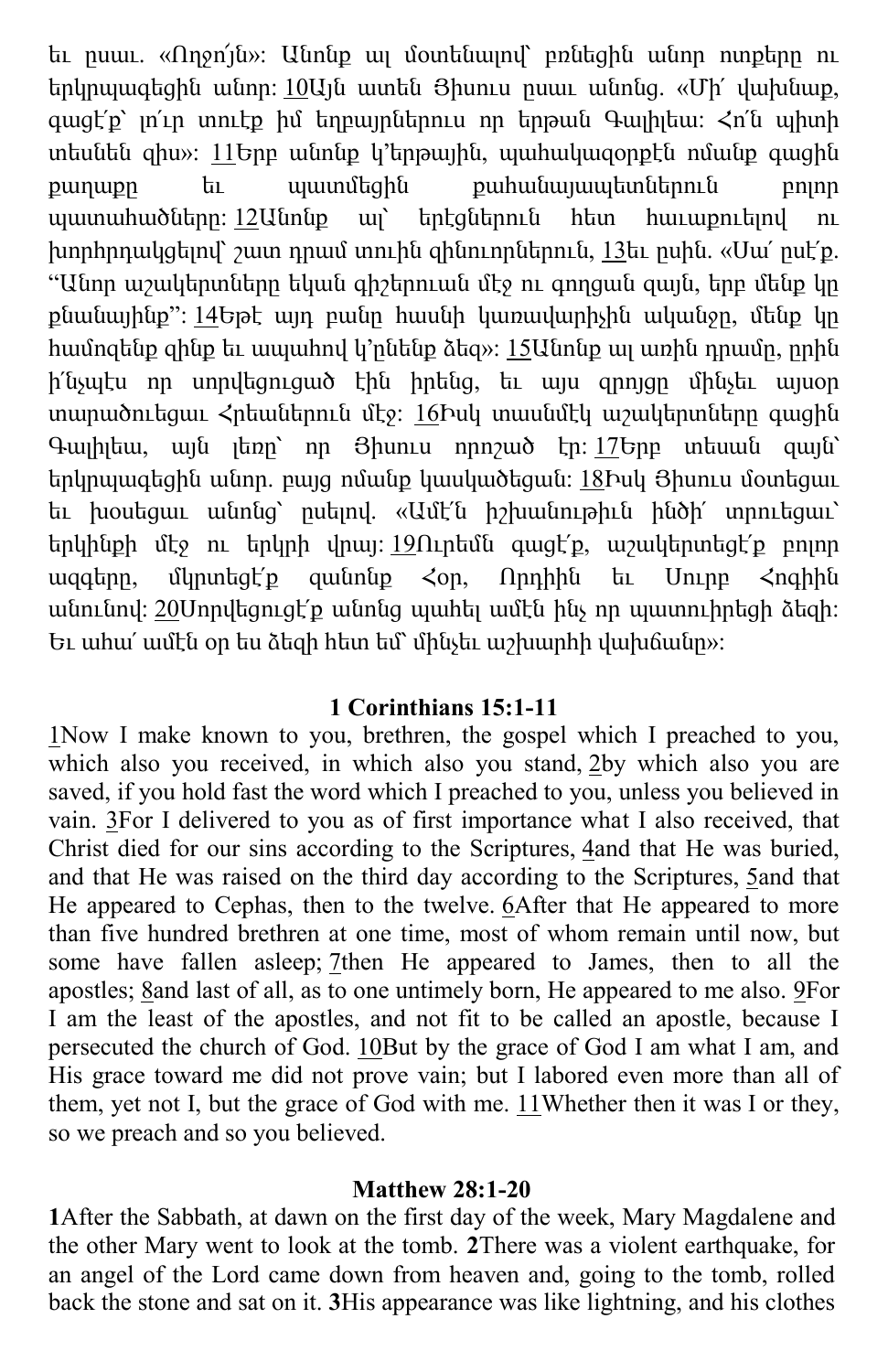were white as snow. **[4](http://bible.cc/matthew/28-4.htm)**The guards were so afraid of him that they shook and became like dead men. **[5](http://bible.cc/matthew/28-5.htm)**The angel said to the women, "Do not be afraid, for I know that you are looking for Jesus, who was crucified. **[6](http://bible.cc/matthew/28-6.htm)**He is not here; he has risen, just as he said. Come and see the place where he lay. **[7](http://bible.cc/matthew/28-7.htm)**Then go quickly and tell his disciples: 'He has risen from the dead and is going ahead of you into Galilee. There you will see him.' Now I have told you." **[8](http://bible.cc/matthew/28-8.htm)**So the women hurried away from the tomb, afraid yet filled with joy, and ran to tell his disciples. **[9](http://bible.cc/matthew/28-9.htm)**Suddenly Jesus met them. "Greetings," he said. They came to him, clasped his feet and worshiped him. **[10](http://bible.cc/matthew/28-10.htm)**Then Jesus said to them, "Do not be afraid. Go and tell my brothers to go to Galilee; there they will see me." **[11](http://bible.cc/matthew/28-11.htm)**While the women were on their way, some of the guards went into the city and reported to the chief priests everything that had happened. **[12](http://bible.cc/matthew/28-12.htm)**When the chief priests had met with the elders and devised a plan, they gave the soldiers a large sum of money, **[13](http://bible.cc/matthew/28-13.htm)**telling them, "You are to say, 'His disciples came during the night and stole him away while we were asleep.'**[14](http://bible.cc/matthew/28-14.htm)**If this report gets to the governor, we will satisfy him and keep you out of trouble." **[15](http://bible.cc/matthew/28-15.htm)**So the soldiers took the money and did as they were instructed. And this story has been widely circulated among the Jews to this very day. **[16](http://bible.cc/matthew/28-16.htm)**Then the eleven disciples went to Galilee, to the mountain where Jesus had told them to go. **[17](http://bible.cc/matthew/28-17.htm)**When they saw him, they worshiped him; but some doubted. **[18](http://bible.cc/matthew/28-18.htm)**Then Jesus came to them and said, "All authority in heaven and on earth has been given to me. **[19](http://bible.cc/matthew/28-19.htm)**Therefore go and make disciples of all nations, baptizing them in [a](http://niv.scripturetext.com/matthew/28-1.htm#footnotesa) the name of the Father and of the Son and of the Holy Spirit, **[20](http://bible.cc/matthew/28-20.htm)**and teaching them to obey everything I have commanded you. And surely I am with you always, to the very end of the age."

### SUNDAY, APRIL 12, 2020 **Գործք 1:15-26**

Այդ օրերը՝ Պետրոս կանգնեցաւ աշակերտներուն մէջ, (հաւաքուած բազմութիւնը հարիւր քսան հոգիի չափ էր,) եւ ըսաւ. «Մարդի՛կ եղբայրներ, պէ՛տք էր որ իրագործուէր այն գրուածը, որ նախապէս Սուրբ Հոգին ըսեր էր Դաւիթի բերանով՝ Յուդայի մասին, որ առաջնորդ եղաւ Յիսուսը բռնողներուն. որովհետեւ ան մեզի հետ՝ մեր համրանքէն էր, եւ բաժին վիճակուած էր անոր այս սպասարկութենէն: Ուրեմն ասիկա տիրացաւ ագարակի մը՝ անիրաւութեան վարձքով, ու գլխիվայր իյնալով՝ մէջտեղէն ճեղքուեցաւ, եւ իր բոլոր աղիքները դուրս թափեցան: Երուսաղէմի բոլոր բնակիչները գիտցան այս բանը, այնպէս որ այդ ագարակը կոչուեցաւ իրենց բարբառով Ակեղդամա, այսինքն՝ Արիւնի ագարակ: Որովհետեւ գրուած է Սաղմոսներու գիրքին մէջ. "Անոր բնակարանը ամայի թող ըլլայ, եւ անոր մէջ ո՛չ մէկը բնակի", նաեւ. "Անոր պաշտօնը ուրի՛շը առնէ": Ուրեմն պէտք է որ այս մարդոցմէն՝ որոնք մեզի հետ էին այն ամբողջ ժամանակը, երբ Տէր Յիսուս մտաւ ու ելաւ մեր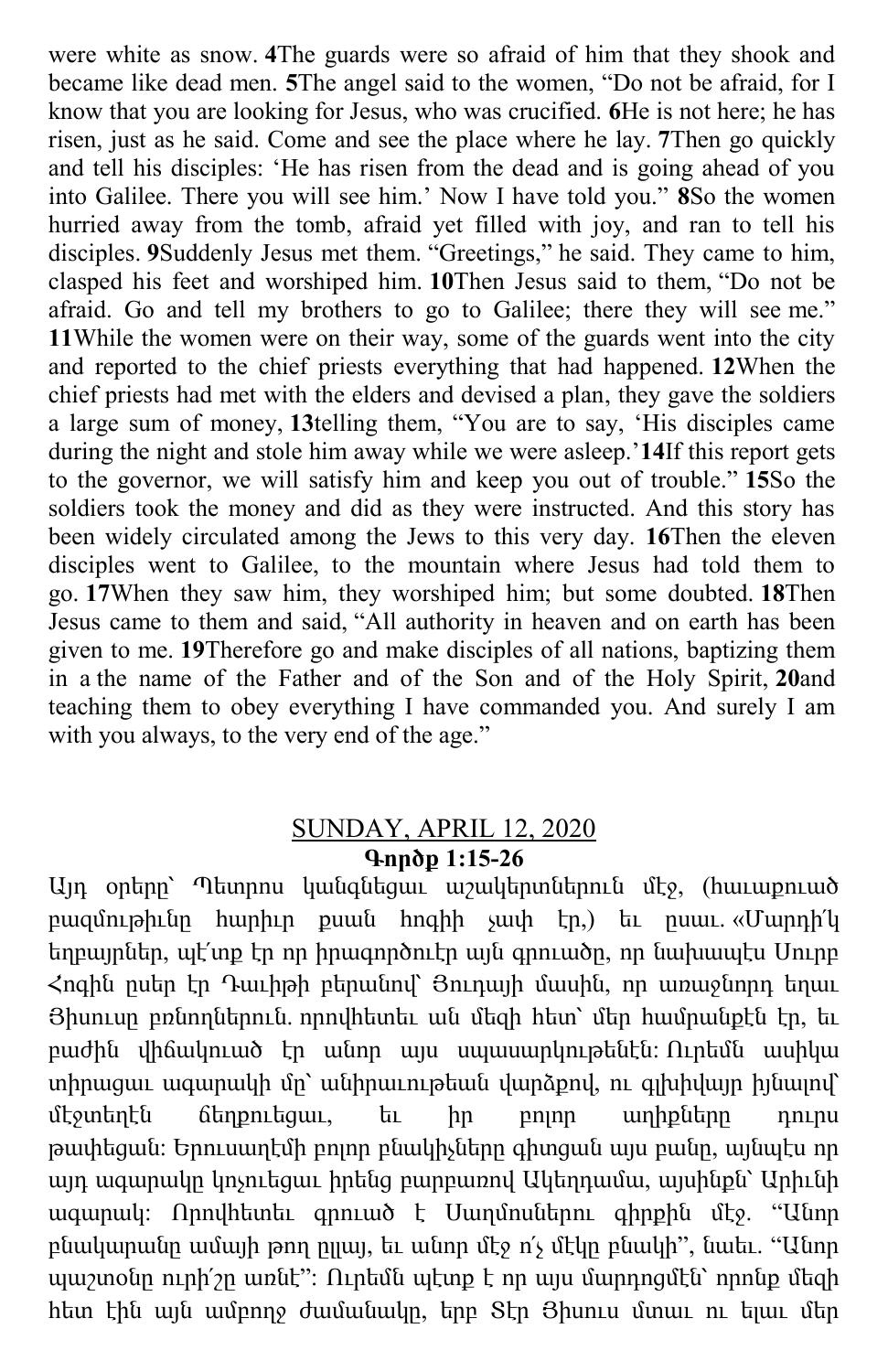մէջ, Յովհաննէսի մկրտութենէն սկսեալ մինչեւ այն օրը՝ երբ համբարձաւ մեզմէ, ասոնցմէ մէկը մեզի հետ վկայ ըլլայ անոր յարութեան»: Ուստի երկու հոգի կայնեցուցին, Յովսէփը՝ որ Բարսաբա կը կոչուէր եւ Յուստոս մականուանուեցաւ, ու Մատաթիան, եւ աղօթելով՝ ըսին. «Տէ՛ր, դուն որ կը ճանչնաս բոլորին սիրտերը, յայտնէ՛ մեզի թէ ո՛ր մէկը ընտրեցիր այս երկուքէն. որպէսզի բաժին առնէ այս սպասարկութենէն ու առաքելութենէն, որմէ Յուդա ինկաւ՝ երթալու համար իր տեղը»: Եւ անոնց համար վիճակ ձգեցին, ու վիճակը ելաւ Մատաթիայի. եւ ան համրուեցաւ տասնմէկ առաքեալներուն հետ:

### **Մարկոս 16:2-8**

[2](http://biblehub.com/mark/16-2.htm)Մէկշաբթի առտուն՝ շատ կանուխ, երբ արեւը կը ծագէր, գացին գերեզմանը, [3](http://biblehub.com/mark/16-3.htm)ու կ՚ըսէին իրարու. «Մեզի համար ո՞վ պիտի գլորէ քարը՝ գերեզմանին դռնէն», [4](http://biblehub.com/mark/16-4.htm)որովհետեւ շատ մեծ էր: Բայց նայելով՝ տեսան թէ քարը գլորուած էր: [5](http://biblehub.com/mark/16-5.htm)Մտնելով գերեզմանէն ներս՝ տեսան երիտասարդ մը, որ նստած էր աջ կողմը՝ ճերմակ պարեգօտ հագած, եւ զարհուրեցան: [6](http://biblehub.com/mark/16-6.htm)Ան ալ ըսաւ անոնց. «Մի՛ զարհուրիք. Յիսուս Նազովրեցի՛ն կը փնտռէք՝ որ խաչուեցաւ: Ան յարութի՛ւն առաւ, հոս չէ: Ահա՛ այն տեղը՝ ուր դրին զայն: [7](http://biblehub.com/mark/16-7.htm)Ուրեմն գացէ՛ք, ըսէ՛ք անոր աշակերտներուն ու Պետրոսի՝ թէ ահա՛ ձեզմէ առաջ կ՚երթայ Գալիլեա. հո՛ն պիտի տեսնէք զայն՝ ինչպէս ըսաւ ձեզի»: [8](http://biblehub.com/mark/16-8.htm)Անոնք՝ դողով եւ հիացումով համակուած՝ դուրս ելան՝՝ ու փախան գերեզմանէն, եւ ո՛չ մէկ բան ըսին ոեւէ մէկուն, քանի որ կը վախնային:

### **Act 1:15-26**

At this time Peter stood up in the midst of the brethren (a gathering of about one hundred and twenty persons was there together), and said, "Brethren, the Scripture had to be fulfilled, which the Holy Spirit foretold by the mouth of David concerning Judas, who became a guide to those who arrested Jesus. "For he was counted among us and received his share in this ministry." (Now this man acquired a field with the price of his wickedness, and falling headlong, he burst open in the middle and all his intestines gushed out. And it became known to all who were living in Jerusalem; so that in their own language that field was called Hakeldama, that is, Field of Blood.) "For it is written in the book of Psalms, 'LET HIS HOMESTEAD BE MADE DESOLATE, AND LET NO ONE DWELL IN IT'; and, 'LET ANOTHER MAN TAKE HIS OFFICE.' "Therefore it is necessary that of the men who have accompanied us all the time that the Lord Jesus went in and out among us— beginning with the baptism of John until the day that He was taken up from us—one of these must become a witness with us of His resurrection." So they put forward two men, Joseph called Barsabbas (who was also called Justus), and Matthias. And they prayed and said, "You, Lord, who know the hearts of all men, show which one of these two You have chosen to occupy this ministry and apostleship from which Judas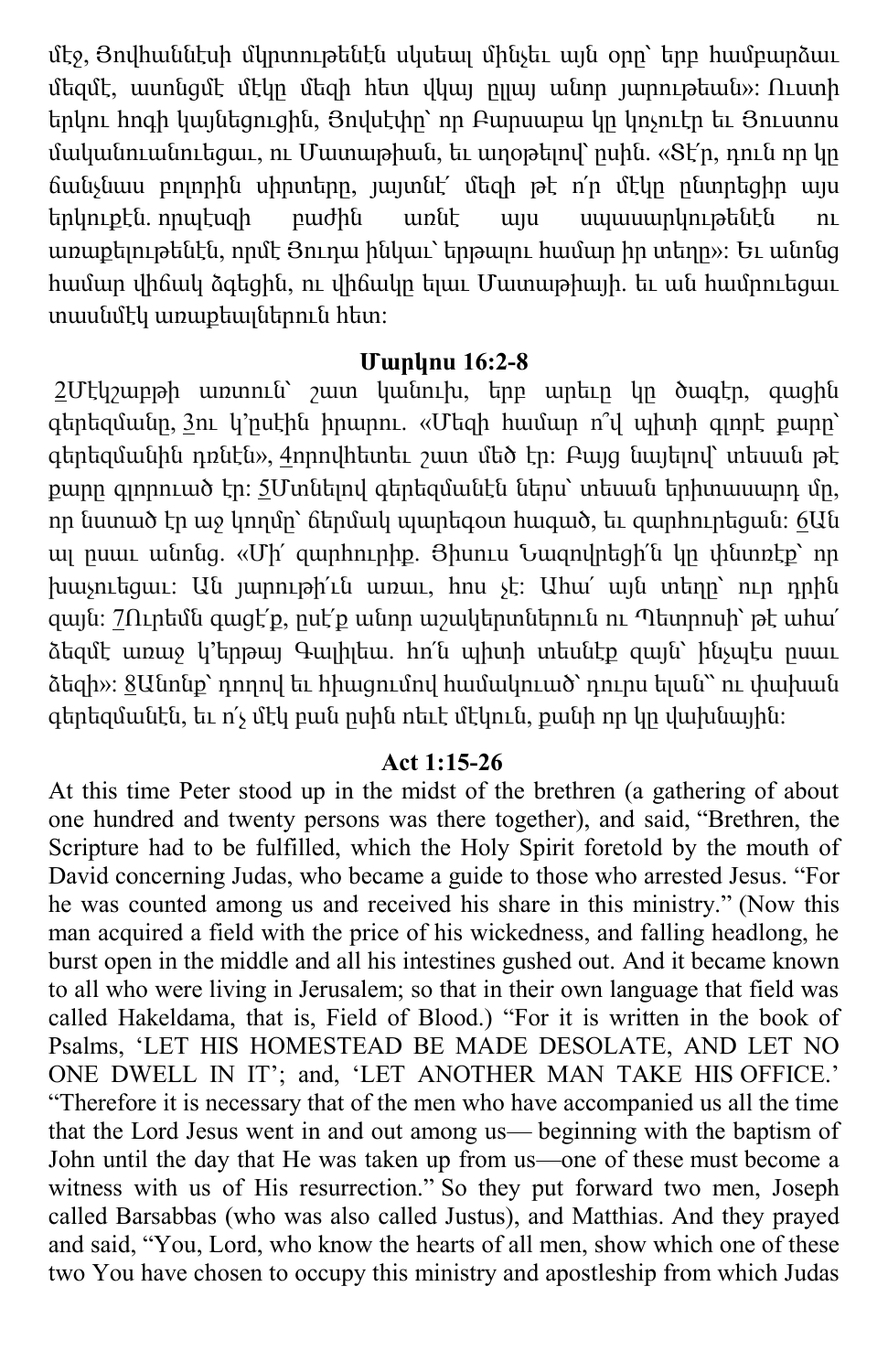turned aside to go to his own place." And they drew lots for them, and the lot fell to Matthias; and he was added to the eleven apostles.

#### **Mark 16:2-8**

**[2](http://bible.cc/mark/16-2.htm)**Very early on the first day of the week, just after sunrise, they were on their way to the tomb **[3](http://bible.cc/mark/16-3.htm)**and they asked each other, "Who will roll the stone away from the entrance of the tomb?" **[4](http://bible.cc/mark/16-4.htm)**But when they looked up, they saw that the stone, which was very large, had been rolled away. **[5](http://bible.cc/mark/16-5.htm)**As they entered the tomb, they saw a young man dressed in a white robe sitting on the right side, and they were alarmed. **[6](http://bible.cc/mark/16-6.htm)**"Don't be alarmed," he said. "You are looking for Jesus the Nazarene, who was crucified. He has risen! He is not here. See the place where they laid him. **[7](http://bible.cc/mark/16-7.htm)**But go, tell his disciples and Peter, 'He is going ahead of you into Galilee. There you will see him, just as he told you.'" **[8](http://bible.cc/mark/16-8.htm)**Trembling and bewildered, the women went out and fled from the tomb. They said nothing to anyone, because they were afraid.



### **READINGS OF THE WEEK**

| <b>Monday</b>   | Acts 2:22-41; Luke 24:1-12                  |
|-----------------|---------------------------------------------|
| Tuesday         | Acts 2:42-3:21; Luke 24:13-35               |
| Wednesday       | Acts 3:22-4:12; James 1:1-12; Luke 24:36-40 |
| <b>Thursday</b> | Acts 4:13-31; James 1:13-27; Matthew 5:1-12 |
| Friday          | Acts 4:32-5:11; James 2:1-13; John 21:1-14  |
| <b>Saturday</b> | Acts 5:12-33; James 2:14-26; John 21:15-25  |

#### **MEMBERSHIP**

Many parishioners have told us that they would appreciate reminders about membership dues. So, this is our first reminder of the year! Please take a look at your checkbook or other records. If you have not yet submitted your membership dues for 2020, now is a great time to send in your 2020 St. James membership dues. Annual membership dues are \$125 per person; \$100 per person over 65; \$75 for students.

There are two easy ways to submit your membership dues. The first way is by check, made out to St. James Armenian Church. It's also easy to send your membership dues or steeple contribution via St. James website [www.stjamesevanston.org](http://www.stjamesevanston.org/)

Thank you for helping our church to keep its memberships rolls up to date!